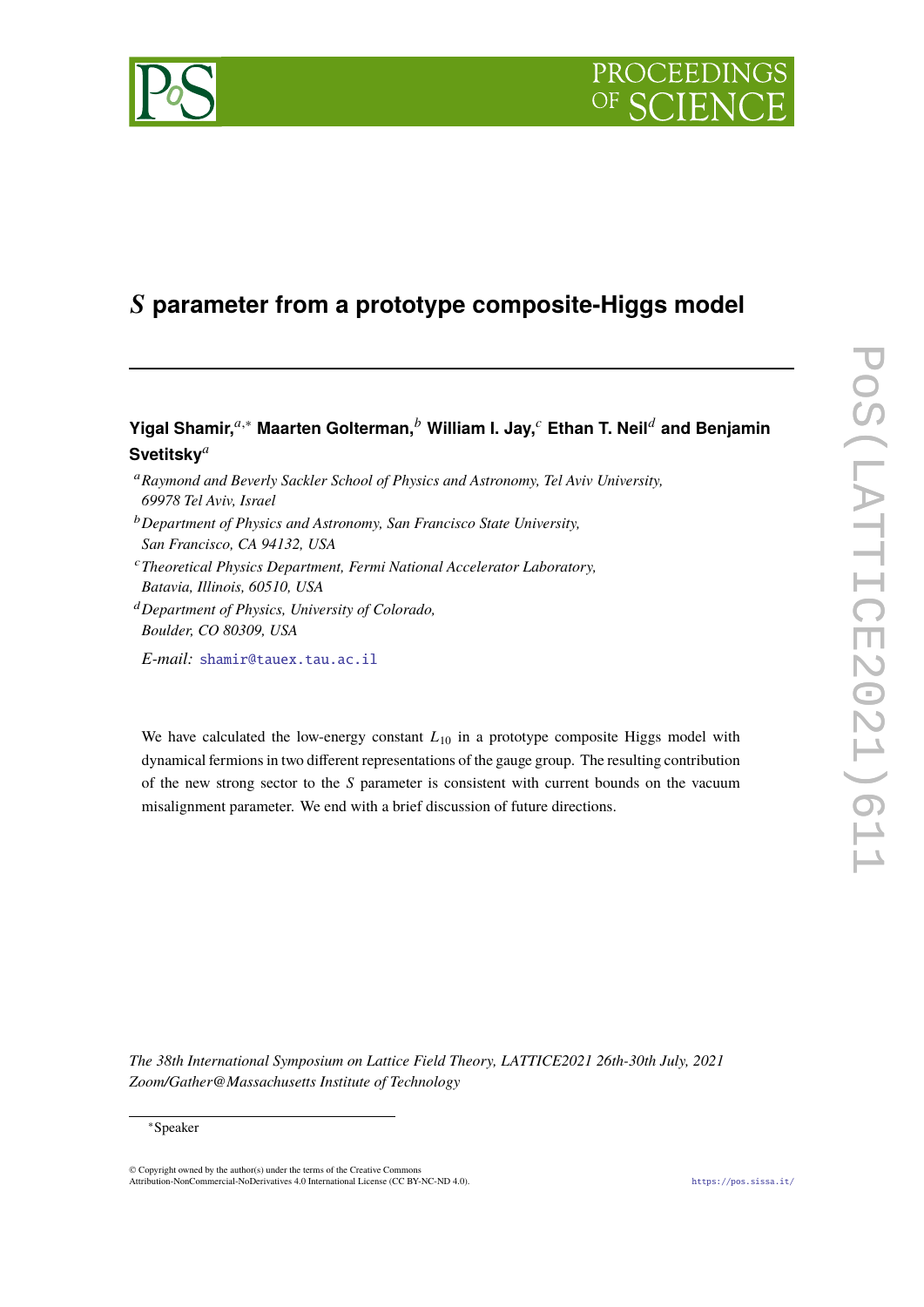#### **1. Introduction**

According to the composite Higgs paradigm, the Higgs boson is a pseudo Nambu-Goldstone boson of a new strong interaction  $[1, 2]$  $[1, 2]$  $[1, 2]$ . This protects its mass from receiving large radiative corrections. Hypercolor—the new strong interaction—may be operative at the few TeV scale (see Refs. [\[3–](#page-5-2)[5\]](#page-5-3) for reviews). One can also use the hypercolor interaction to generate a partiallycomposite top quark via linear coupling to a hypercolor baryon [\[6\]](#page-5-4).

We have been studying a prototype composite-Higgs model using lattice techniques  $[7-12]$  $[7-12]$ . The model is an SU(4) gauge theory with 2 Dirac fermions in the fundamental representation, together with 2 Dirac fermions in the sextet, or two-index antisymmetric, representation. Since the sextet is real, this is equivalent to 4 Majorana fermions. Our work was the first lattice calculation with dynamical fermions in two different representations. For similar lattice calculations, see Refs. [\[13,](#page-6-2) [14\]](#page-6-3). For lattice work related to composite-Higgs models based on an Sp(4) gauge theory, see Refs. [\[15](#page-6-4)[–18\]](#page-6-5).

In itself, the fermion content of the prototype model is not enough to meet phenomenological requirements. But it is quite close to one of the composite-Higgs models proposed by Ferretti and Karateev [\[19\]](#page-7-0), labeled M6 in Ref. [\[20\]](#page-7-1), which contains 3 fundamental Dirac fermions and 5 sextet Majorana fermions (see also Refs. [\[21,](#page-7-2) [22\]](#page-7-3)). Note that the Ferretti-Karateev models are partially, but not fully, ultraviolet complete: the origin of the 4-fermion couplings needed to generate a partially composite top quark remains unspecified. For a proposal for a full ultraviolet completion, see Ref. [\[23\]](#page-7-4).

Here we report on our calculation of the low-energy constant  $L_{10}$  [\[12\]](#page-6-1), which largely follows the QCD calculations of Refs. [\[24,](#page-7-5) [25\]](#page-7-6). We have calculated  $L_{10}$  in the sextet sector of our tworepresentation theory, since in the M6 model the electro-weak symmetries are embedded in the unbroken global symmetry of that sector. Our result for  $L_{10}$  allows us to constrain the contribution of the hypercolor theory to the S parameter in terms of the vacuum misalignment parameter  $[3-5]$  $[3-5]$ .

#### **2. Chiral perturbation theory**

In the continuum, the correlator of a left-handed and a right-handed current is decomposed as

$$
\langle J_{L\mu}J_{R\nu}\rangle = (q^2\delta_{\mu\nu} - q_{\mu}q_{\nu})\Pi^{(1)}(q^2) + q_{\mu}q_{\nu}\Pi^{(0)}(q^2) ,\qquad (1)
$$

with transverse function  $\Pi^{(1)}$  and longitudinal function  $\Pi^{(0)}$ . The transverse function is given by

<span id="page-1-0"></span>
$$
\Pi^{(1)} = \frac{F^2}{q^2} + \hat{\Pi}(q^2) ,
$$
 (2)

where the leading-order pole reflects a kinematical singularity. To next-to-leading order (NLO) in chiral perturbation theory and for  $N$  Majorana fermions [\[26,](#page-7-7) [27\]](#page-7-8)

<span id="page-1-1"></span>
$$
\hat{\Pi}(q^2) = \frac{N+2}{96\pi^2} \left[ \frac{1}{3} + \log \left( \frac{M^2}{\mu^2} \right) - H(s) \right] + 8L_{10} , \qquad (3)
$$

which includes the dependence on  $L_{10}$ . Here *M* is the pion mass and  $\mu$  is the renormalization scale. The momentum dependence enters via

$$
H(s) = 2s^2 + s^3 \log \left( \frac{s-1}{s+1} \right) ,\tag{4}
$$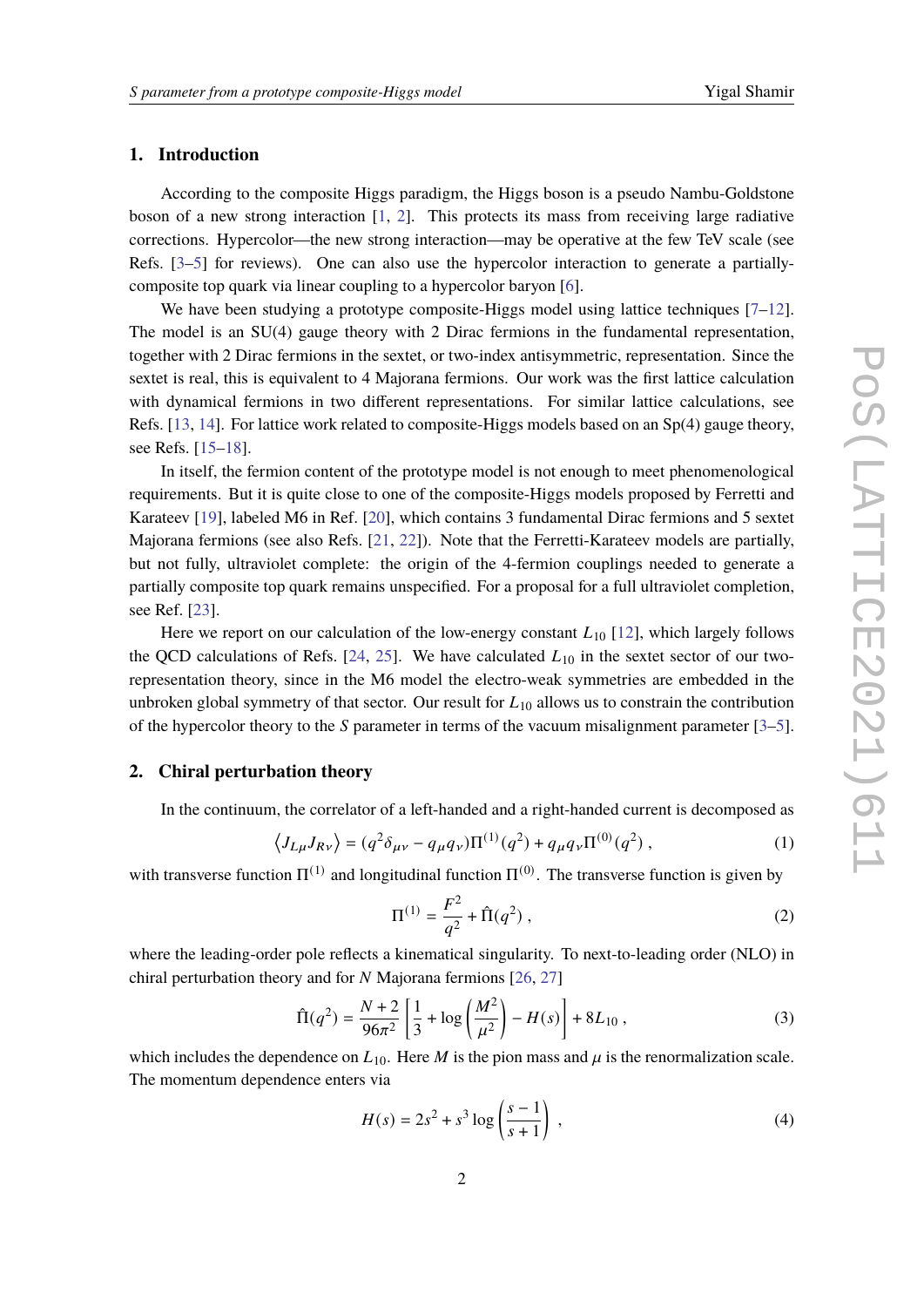with  $s = \sqrt{1 + 4M^2/q^2}$ . The function  $H(s)$  has no free parameters. We will also need the difference

<span id="page-2-0"></span>
$$
\Pi^{(1-0)} = \Pi^{(1)} - \Pi^{(0)} = \frac{F^2}{q^2 + M^2} + \hat{\Pi}(q^2) .
$$
 (5)

Turning to the lattice calculation, our ensembles were generated with dynamical Wilson-clover fermions for both representations [\[7\]](#page-6-0). nHYP smearing was used in the fermion action [\[28,](#page-7-9) [29\]](#page-7-10), and an NDS term was added to the gauge action to further improve the performance of the smeared links [\[30\]](#page-7-11). In view of the importance of chiral symmetry for the calculation of  $L_{10}$  we used staggered valence fermions, *i.e.*, we did a mixed-action calculation.  $J_{L\mu}$  and  $J_{R\nu}$  were constructed from the standard vector and axial staggered currents, except again with nHYP links. We made the usual replacement  $q_{\mu} \rightarrow \hat{q}_{\mu} = (2/a) \sin(a q_{\mu}/2)$ , with a the lattice spacing. The renormalization scale was  $1/\mu^2 = t_0$ , where  $t_0$  is the gradient-flow scale.

The pole terms, *i.e.*, the first term on the right-hand sides of Eqs. [\(2\)](#page-1-0) and [\(5\)](#page-2-0), involve the pure valence pion, so that  $M = M_{\nu\nu}$  and  $F = F_{\nu\nu}$ . At NLO, the pion in the loop is a mixed sea-valence pion, hence, in Eq. [\(3\)](#page-1-1), as well as inside the argument s of  $H(s)$ ,  $M = M_{vs}$ , with

$$
M_{vs}^2 = \frac{M_{ss}^2 + M_{vv}^2}{2} + \frac{a^2}{t_0^2} \Delta_{\text{mix}}.
$$
 (6)

Here  $\Delta_{\text{mix}} \ge 0$  is a new parameter peculiar to the mixed-action setting [\[31](#page-7-12)[–34\]](#page-8-0). In order to explore the possible effects of the next order in chiral perturbation theory, we have augmented Eq. [\(3\)](#page-1-1) by the (NNLO) analytic terms,

$$
t_0 \left( b_q q^2 + b_{ss} M_{ss}^2 + b_{vv} M_{vv}^2 \right) + b_a \frac{a^2}{t_0} \,. \tag{7}
$$

#### **3. Results**

We used twelve  $16^3 \times 32$  ensembles and three  $24^3 \times 48$  ensembles taken from Ref. [\[7\]](#page-6-0), with we used twere 10  $\pi$  52 ensembles and time  $24 \times 46$  ensembles taken from Ref. [7], while gradient-flow scale  $t_0/a^2$  in the range 0.9–2.7, and sea-pion mass  $\sqrt{t_0}M_{ss}$  in the range 0.2–0.58. After some exploratory studies, we settled on a calculation with 7 valence masses  $am_y$  in the range 0.01–0.05. We successfully fitted  $\Pi^{(1-0)}$ , whose correlations turned out to be smaller than those of  $\Pi^{(1)}$ , always including  $L_{10}$  and  $b_{vv}$  in the fit. In order to limit other sources of higher-order corrections apart from the valence mass, we evaluated the correlators only at the smallest time-like momentum. We tried all 16 combinations of the 4 remaining parameters ( $\Delta_{mix}$ ,  $b_q$ ,  $b_a$  and  $b_{ss}$ ), always obtaining a good  $p$ -value.

The results are shown in Fig. [1.](#page-3-0) The NLO mixed-action parameter  $\Delta_{mix}$  was always consistent with zero, so we focus on the fits without  $\Delta_{mix}$ . The value of  $b_{yy}$  was stable and more than  $5\sigma$ away from zero, which explains why this NNLO parameter had to be included in all the fits. Fit No. 1 includes only  $L_{10}$  and  $b_{yy}$ , and has a very small statistical error (about the size of the data point). The remaining 7 fits with  $\Delta_{mix} = 0$  include different subsets of the other NNLO parameters  $b_a$ ,  $b_a$  and  $b_{ss}$ . They give rise to considerable variation in the value of  $L_{10}$ , as well as to increasing statistical error. The results of fits 3, 5, and 9, which include only a single additional NNLO parameter suggest that our main source of uncertainty is systematic. We used the central values of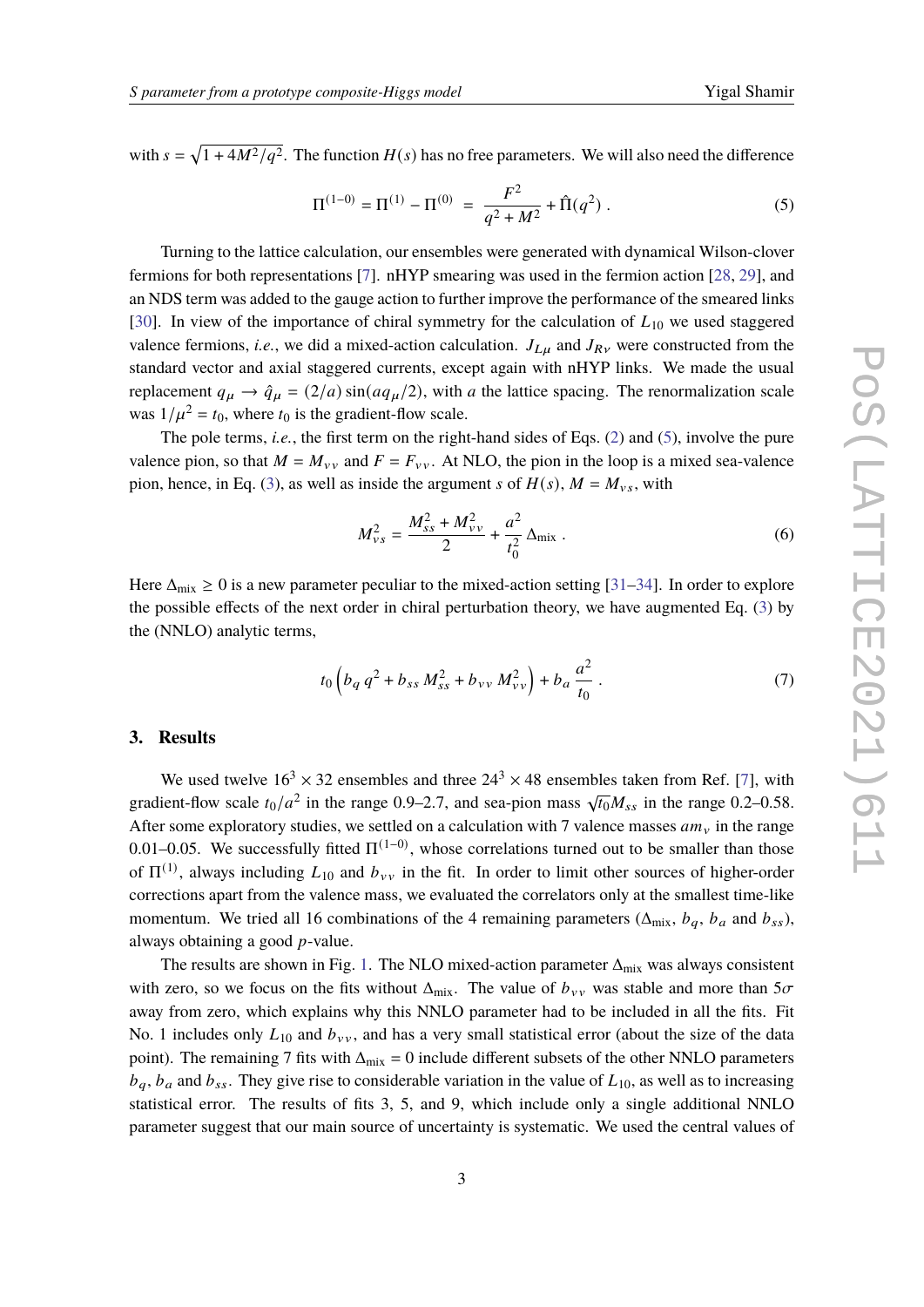<span id="page-3-0"></span>

**Figure 1:** Sixteen fits of  $\Pi^{(1-0)}$  to data from all 7 valence masses. All fits include  $L_{10}$  and  $b_{vv}$  as parameters but have different combinations of  $\Delta_{mix}$  and the other NNLO parameters  $b_q$ ,  $b_{ss}$  and  $b_q$ . Fits without  $\Delta_{mix}$ are shown in purple, and with  $\Delta_{mix}$  in orange.

these fits to bracket the systematic error of our final result, and their statistical errors to estimate the statistical error of this result, obtaining

$$
L_{10} = -0.0100(12)_{\text{stat}}(35)_{\text{syst}}\,. \tag{8}
$$

The central value of our final result coincides with that of fit 1, which contains only  $L_{10}$  and  $b_{yy}$ . Changing the renormalization scale  $\mu$  in Eq. [\(3\)](#page-1-1) from  $1/\sqrt{t_0}$  to the sextet vector meson mass shifts the central value of  $L_{10}$  by about  $-0.00035$ , a 3.5% shift.

The contribution of the hypercolor sector to the  $S$  parameter is

$$
S_{\rm HC} = \xi S_{\rm NLO} \,. \tag{9}
$$

Here  $\xi = 2v^2/F_6^2$  is the vacuum misalignment parameter, where  $v = 246$  GeV is the vacuum expectation value of the Higgs field in the Standard Model, and  $F_6$  is the decay constant of Nambu-Goldstone bosons made of the sextet fermions in the chiral limit.  $S_{NLO}$  is given by [\[26,](#page-7-7) [35\]](#page-8-1)

$$
S_{\rm NLO} = -2\pi \lim_{q^2 \to 0} \hat{\Pi}(q^2) = -\frac{N+2}{24\pi} \left( 1 + \log \left( \frac{M^2}{\mu^2} \right) \right) - 16\pi L_{10} \,. \tag{10}
$$

Assuming our result for  $L_{10}$  can be used in the M6 model (for which  $N = 5$  in the above equation), we find for that model

$$
S_{\rm NLO} = 0.8(2) , \t(11)
$$

where the error is dominated by the systematic error of  $L_{10}$ . In order to arrive at this result we have assumed for simplicity that the 14 pseudo Nambu-Goldstone bosons of the SU(5)/SO(5) coset have a common mass  $M$  about the size of the Higgs mass or somewhat larger. The uncertainty due to the actual spread of (non-degenerate) masses is expected to be much smaller than the already quoted error. Also, we assumed  $F_6 = 1.1$  TeV, the lowest value consistent with the commonly quoted upper bound  $\xi \le 0.1$  [\[3–](#page-5-2)[5\]](#page-5-3). The current experimental estimate is  $S = -0.01(10)$ , which implies a  $1\sigma$ upper bound of 0.09. This yields an independent  $1\sigma$  bound

$$
\xi \le \frac{0.09}{0.8(2)} = 0.11(3) ,\qquad (12)
$$

which is compatible with the upper bound mentioned above.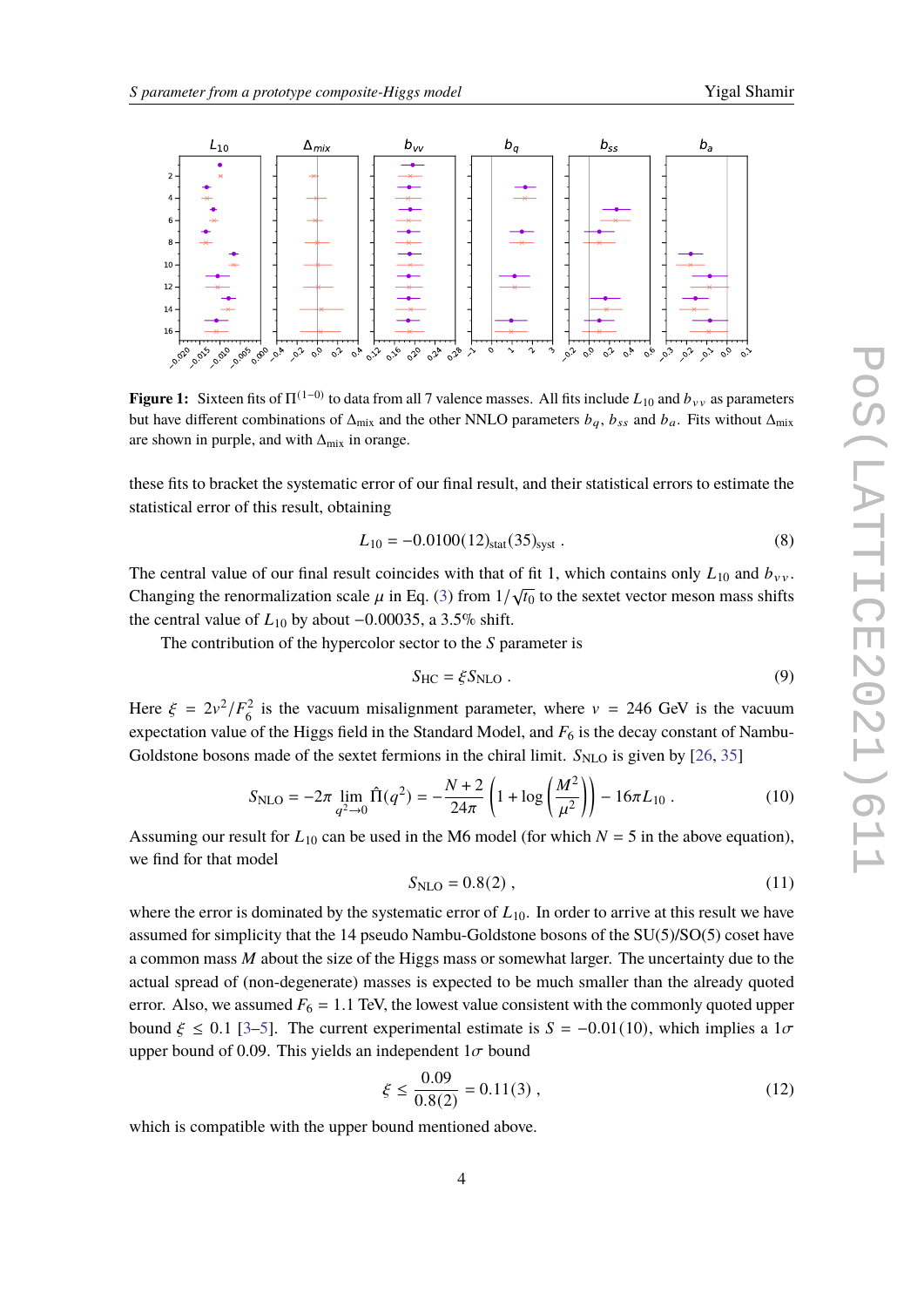<span id="page-4-0"></span>

**Figure 2:** Estimates for the location of the conformal window of the SU(4) gauge theory with  $N_f$  Dirac fermions in the fundamental representation and  $n_f$  Majorana fermions in the sextet representation. The uppermost line is the limit of asymptotic freedom. The green band represents the analytical estimate of Ref. [\[37\]](#page-8-2) for the conformal window, while the dashed lines are other analytical estimates of the bottom of the window. Black square: 2+2 model; Blue circle: M6 model; red diamond: M11 model; open circle: 4+4 model. Adapted from Ref. [\[37\]](#page-8-2).

#### **4. Future prospects**

We previously reported an acute problem with our prototype composite-Higgs model [\[10,](#page-6-6) [36\]](#page-8-3). The problem has to do with the partially-composite top, which should receive its mass via direct coupling to a hypercolor baryon with the same Standard-Model quantum numbers as the top quark. This coupling is facilitated by a 4-fermion operator, schematically,  $tQqq$ , where t is the top quark,  $Q$  is a sextet hypercolor fermion, while  $qq$  is a pair of fundamental hypercolor fermions. The hypercolor singlet operator  $Q_{qq}$  generates a "chimera" baryon.

The 4-fermion coupling  $G/\Lambda_{UV}^2$  (with dimensionless G) is assumed to arise from physics at a new ultraviolet scale  $Λ_{UV}$ . In order to meet flavor constraints,  $Λ_{UV}$  should be much higher than the hypercolor scale  $\Lambda_{HC}$  [\[3](#page-5-2)[–5\]](#page-5-3). We calculated the matrix element of  $Qqq$  between the vacuum and a chimera state, finding a very small value. Demanding the hierarchy  $\Lambda_{UV} \gg \Lambda_{HC}$ , our result implies that the top quark can only receive a mass which is smaller by several orders of magnitude than its actual mass. Conversely, if we insist that the top quark receive the correct mass, then  $\Lambda_{UV}$ would have to be *smaller* than Λ<sub>HC</sub>. Either way, the prototype model is ruled out as a realistic composite-Higgs model.

The remedy might come from enlarging the fermion content of the hypercolor theory, driving it close to the conformal window, or even into it. Infrared conformal theories, as well as walking theories, have anomalous dimensions that (a) can be large, and (b) can stay roughly constant over many energy decades. In particular, a large anomalous dimension for the chimera operator  $Oqa$ could enhance the 4-fermion coupling  $G$  by several orders of magnitude, eventually leading to a phenomenologically acceptable partially-composite top.

Figure [2,](#page-4-0) adapted from Ref. [\[37\]](#page-8-2), shows various analytical estimates for the conformal window for the SU(4) gauge theory in the fundamental–sextet plane. Our prototype " $2 + 2$  model" (with 2 Dirac fermions in each of the fundamental and sextet representations) is indicated by the black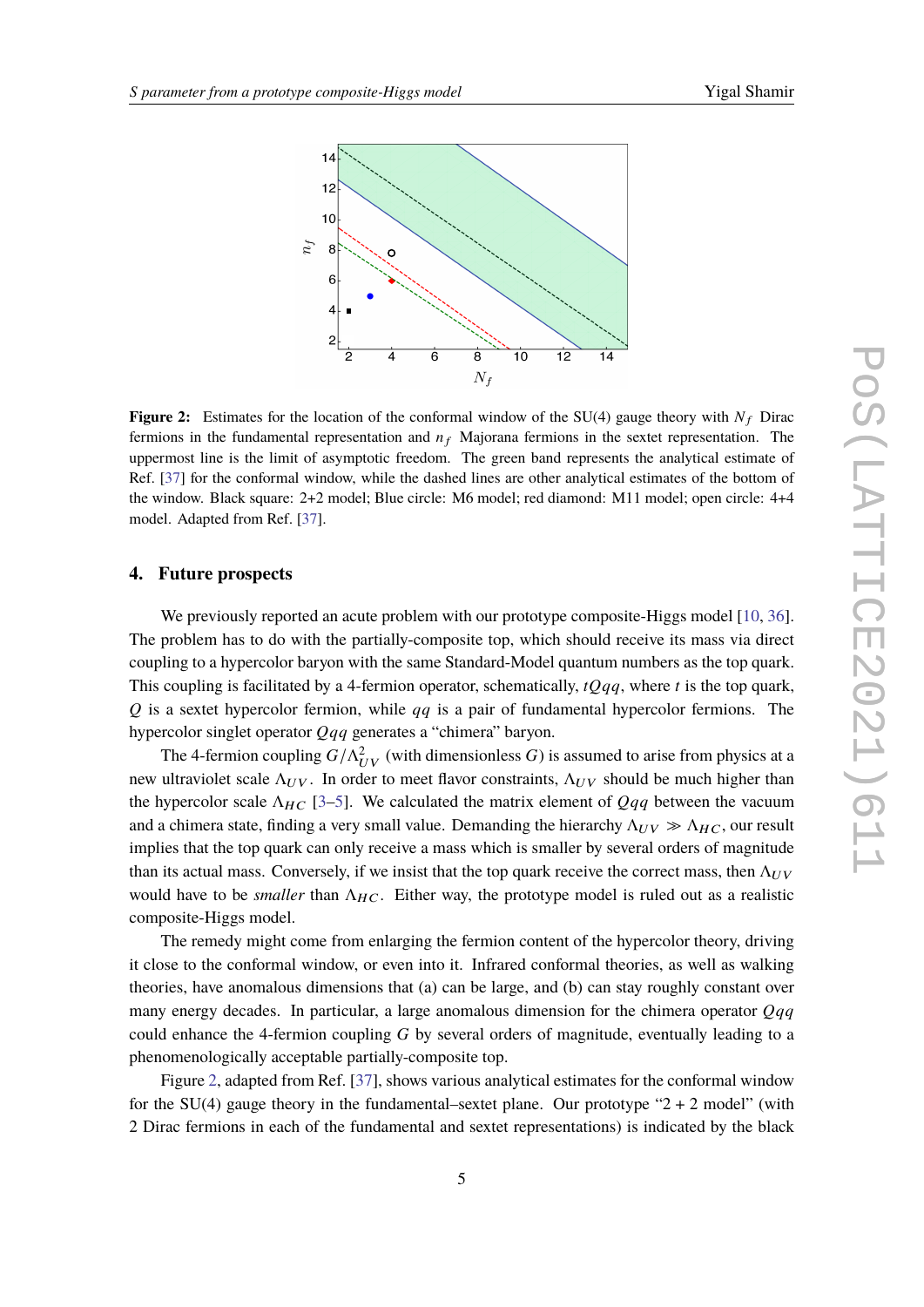square near the lower-left corner. Doubling the number of fermions in each representation brings us to the open circle, or "4 + 4 model." One can see that the  $2 + 2$  model lies well below the sill of the conformal window according to all analytical estimates. By contrast, the  $4 + 4$  model would be inside the conformal window according to some estimates, or slightly below it according to the others. In addition, two models from the Ferretti-Karateev list: the M6 model mentioned before, as well as the M11 model, can be reached from the  $4 + 4$  model by giving some of the fermions a large mass.

In summary, the 4+4 model can be infrared conformal or near conformal according to analytical estimates, making it a promising candidate for a composite Higgs model. It would be interesting to study the  $4 + 4$  model using similar methods to those we have employed for the  $2 + 2$  model.

#### **Acknowledgements**

Our calculations of staggered fermion propagators and currents were carried out with code derived from version 7.8 of the publicly available code of the MILC collaboration [\[38\]](#page-8-4). Computations for this work were carried out with resources provided by the USQCD Collaboration, which is funded by the Office of Science of the U.S. Department of Energy. This material is based upon work supported by the U.S. Department of Energy, Office of Science, Office of High Energy Physics, under Awards No. DE-SC0010005 (Colorado) and DE-SC0013682 (SFSU), and by the Israel Science Foundation under grant No. 491/17 (Tel Aviv). Fermilab is operated by the Fermi Research Alliance, LLC under contract No. DE-AC02-07CH11359 with the U.S. Department of Energy.

#### **References**

- <span id="page-5-0"></span>[1] H. Georgi and D. B. Kaplan, *Composite Higgs and Custodial SU(2),* Phys. Lett. B **145**, 216 (1984).
- <span id="page-5-1"></span>[2] M. J. Dugan, H. Georgi and D. B. Kaplan, *Anatomy of a Composite Higgs Model,* Nucl. Phys. B **254**, 299 (1985).
- <span id="page-5-2"></span>[3] R. Contino, *The Higgs as a Composite Nambu-Goldstone Boson,* in *Physics of the Large and the Small, TASI 09, Proceedings of the Theoretical Advanced Study Institute in Elementary Particle Physics, Boulder, Colorado, USA, 2009 (World Scientific, Singapore, 2011)*, pp. 235–306 [arXiv:1005.4269 [hep-ph]].
- [4] B. Bellazzini, C. Csáki and J. Serra, *Composite Higgses,* Eur. Phys. J. C **74**, no. 5, 2766 (2014) [arXiv:1401.2457 [hep-ph]].
- <span id="page-5-3"></span>[5] G. Panico and A. Wulzer, *The Composite Nambu-Goldstone Higgs,* Lect. Notes Phys. **913**, pp.1 (2016) [arXiv:1506.01961 [hep-ph]].
- <span id="page-5-4"></span>[6] D. B. Kaplan, *Flavor at SSC energies: A New mechanism for dynamically generated fermion masses,* Nucl. Phys. B **365**, 259 (1991).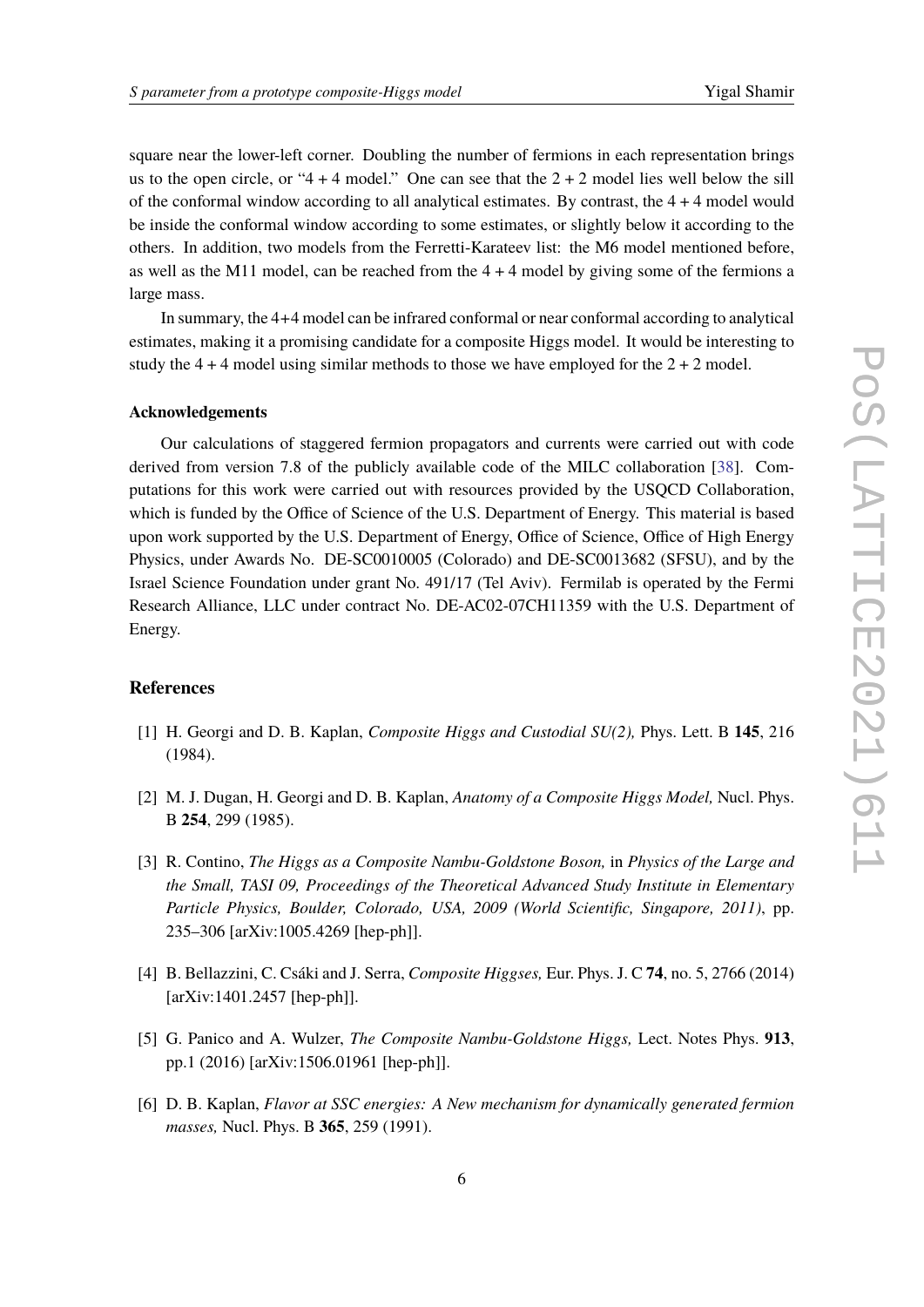- <span id="page-6-0"></span>[7] V. Ayyar, T. DeGrand, M. Golterman, D. C. Hackett, W. I. Jay, E. T. Neil, Y. Shamir and B. Svetitsky, *Spectroscopy of SU(4) composite Higgs theory with two distinct fermion representations,* Phys. Rev. D **97**, no. 7, 074505 (2018) [arXiv:1710.00806 [hep-lat]].
- [8] V. Ayyar, T. Degrand, D. C. Hackett, W. I. Jay, E. T. Neil, Y. Shamir and B. Svetitsky, *Baryon spectrum of SU(4) composite Higgs theory with two distinct fermion representations,* Phys. Rev. D **97**, no. 11, 114505 (2018) [arXiv:1801.05809 [hep-ph]].
- [9] V. Ayyar, T. DeGrand, D. C. Hackett, W. I. Jay, E. T. Neil, Y. Shamir and B. Svetitsky, *Finitetemperature phase structure of SU(4) gauge theory with multiple fermion representations,* Phys. Rev. D **97**, no. 11, 114502 (2018) [arXiv:1802.09644 [hep-lat]].
- <span id="page-6-6"></span>[10] V. Ayyar, T. DeGrand, D. C. Hackett, W. I. Jay, E. T. Neil, Y. Shamir and B. Svetitsky, *Partial compositeness and baryon matrix elements on the lattice,* Phys. Rev. D **99**, no. 9, 094502 (2019) [arXiv:1812.02727 [hep-ph]].
- [11] V. Ayyar, M. Golterman, D. C. Hackett, W. Jay, E. T. Neil, Y. Shamir and B. Svetitsky, *Radiative Contribution to the Composite-Higgs Potential in a Two-Representation Lattice Model,* Phys. Rev. D **99**, no.9, 094504 (2019) [arXiv:1903.02535 [hep-lat]].
- <span id="page-6-1"></span>[12] M. Golterman, W. I. Jay, E. T. Neil, Y. Shamir and B. Svetitsky, *Low-energy constant*  $L_{10}$  in a *two-representation lattice theory,* Phys. Rev. D **103**, no.7, 074509 (2021) [arXiv:2010.01920 [hep-lat]].
- <span id="page-6-2"></span>[13] G. Cossu, L. Del Debbio, M. Panero and D. Preti, *Strong dynamics with matter in multiple representations:* SU(4) *gauge theory with fundamental and sextet fermions,* Eur. Phys. J. C **79**, no.8, 638 (2019) [arXiv:1904.08885 [hep-lat]].
- <span id="page-6-3"></span>[14] G. Bergner and S. Piemonte, *Lattice simulations of a gauge theory with mixed adjointfundamental matter,* Phys. Rev. D **103**, no.1, 014503 (2021) [arXiv:2008.02855 [hep-lat]].
- <span id="page-6-4"></span>[15] E. Bennett, D. K. Hong, J. W. Lee, C. J. D. Lin, B. Lucini, M. Piai and D. Vadacchino, *Sp(4) gauge theory on the lattice: towards SU(4)/Sp(4) composite Higgs (and beyond),* JHEP **03**, 185 (2018) [arXiv:1712.04220 [hep-lat]];
- [16] E. Bennett, D. K. Hong, J. W. Lee, C. J. D. Lin, B. Lucini, M. Piai and D. Vadacchino, *Sp(4) gauge theories on the lattice:*  $N_f = 2$  *dynamical fundamental fermions, JHEP 12, 053 (2019)* [arXiv:1909.12662 [hep-lat]].
- [17] E. Bennett, D. K. Hong, J. W. Lee, C. J. D. Lin, B. Lucini, M. Mesiti, M. Piai, J. Rantaharju and D. Vadacchino,  $Sp(4)$  gauge theories on the lattice: quenched fundamental and antisymmetric *fermions,* Phys. Rev. D **101**, no.7, 074516 (2020) [arXiv:1912.06505 [hep-lat]].
- <span id="page-6-5"></span>[18] Bennett, J. Holligan, D. K. Hong, J. W. Lee, C. J. D. Lin, B. Lucini, M. Piai and D. Vadacchino, *Glueballs and strings in*  $Sp(2N)$  *Yang-Mills theories*, Phys. Rev. D 103, no.5, 054509 (2021) [arXiv:2010.15781 [hep-lat]].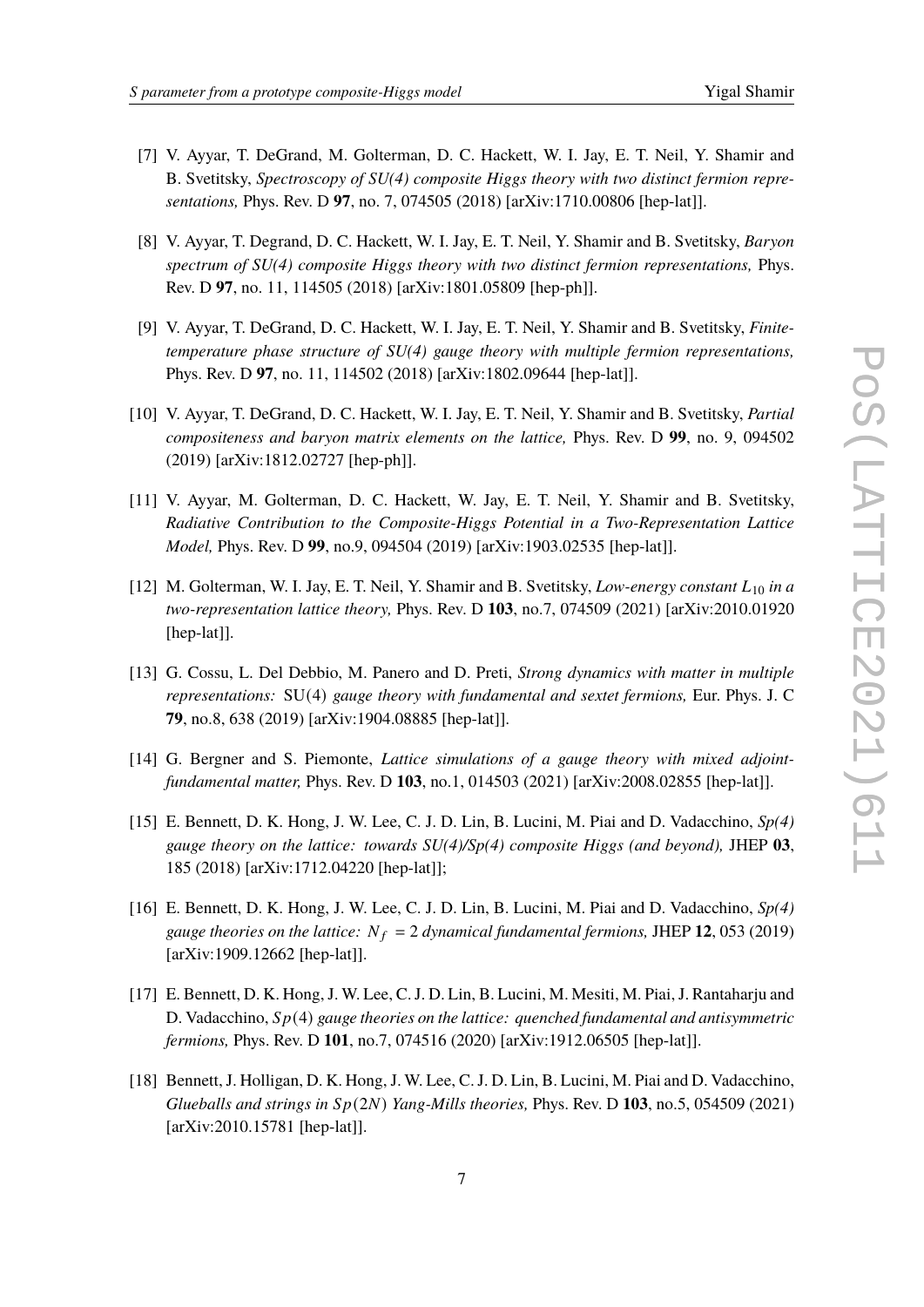- <span id="page-7-0"></span>[19] G. Ferretti and D. Karateev, *Fermionic UV completions of composite Higgs models,* JHEP **1403**, 077 (2014) [arXiv:1312.5330 [hep-ph]].
- <span id="page-7-1"></span>[20] A. Belyaev, G. Cacciapaglia, H. Cai, G. Ferretti, T. Flacke, A. Parolini and H. Serodio, *Diboson signatures as Standard Candles for Partial Compositeness,* JHEP **1701**, 094 (2017) [arXiv:1610.06591 [hep-ph]].
- <span id="page-7-2"></span>[21] G. Ferretti, *UV Completions of Partial Compositeness: The Case for a SU(4) Gauge Group,* JHEP **1406**, 142 (2014) [arXiv:1404.7137 [hep-ph]].
- <span id="page-7-3"></span>[22] G. Ferretti, *Gauge theories of Partial Compositeness: Scenarios for Run-II of the LHC,* JHEP **1606**, 107 (2016) [arXiv:1604.06467 [hep-ph]].
- <span id="page-7-4"></span>[23] G. Cacciapaglia, S. Vatani and C. Zhang, *The Techni-Pati-Salam Composite Higgs,* Phys. Rev. D **103**, 055001 (2021) [arXiv:2005.12302 [hep-ph]].
- <span id="page-7-5"></span>[24] E. Shintani *et al.* [JLQCD Collaboration], S-parameter and pseudo-Nambu-Goldstone boson *mass from lattice QCD,* Phys. Rev. Lett. **101**, 242001 (2008) [arXiv:0806.4222 [hep-lat]].
- <span id="page-7-6"></span>[25] P. A. Boyle *et al.* [RBC and UKQCD Collaborations], *The S Parameter in QCD from Domain Wall Fermions,* Phys. Rev. D **81**, 014504 (2010) [arXiv:0909.4931 [hep-lat]].
- <span id="page-7-7"></span>[26] J. Bijnens and J. Lu, *Two-Point Functions and S-Parameter in QCD-like Theories,* JHEP **1201**, 081 (2012) [arXiv:1111.1886 [hep-ph]].
- <span id="page-7-8"></span>[27] T. DeGrand, M. Golterman, E. T. Neil and Y. Shamir, *One-loop Chiral Perturbation Theory with two fermion representations,* Phys. Rev. D **94**, no. 2, 025020 (2016) [arXiv:1605.07738 [hep-ph]].
- <span id="page-7-9"></span>[28] A. Hasenfratz and F. Knechtli, *Flavor symmetry and the static potential with hypercubic blocking,* Phys. Rev. D **64**, 034504 (2001) [arXiv:hep-lat/0103029 [hep-lat]].
- <span id="page-7-10"></span>[29] A. Hasenfratz, R. Hoffmann and S. Schaefer, *Hypercubic smeared links for dynamical fermions,* JHEP **05**, 029 (2007) [arXiv:hep-lat/0702028 [hep-lat]].
- <span id="page-7-11"></span>[30] T. DeGrand, Y. Shamir and B. Svetitsky, *Suppressing dislocations in normalized hypercubic smearing,* Phys. Rev. D **90**, no.5, 054501 (2014) [arXiv:1407.4201 [hep-lat]].
- <span id="page-7-12"></span>[31] O. Bär, G. Rupak and N. Shoresh, *Chiral perturbation theory at O(a\*\*2) for lattice QCD,* Phys. Rev. D **70**, 034508 (2004) [arXiv:hep-lat/0306021 [hep-lat]].
- [32] O. Bär, C. Bernard, G. Rupak and N. Shoresh, *Chiral perturbation theory for staggered sea quarks and Ginsparg-Wilson valence quarks,* Phys. Rev. D **72**, 054502 (2005) [arXiv:heplat/0503009 [hep-lat]].
- [33] J. W. Chen, M. Golterman, D. O'Connell and A. Walker-Loud, *Mixed Action Effective Field Theory: An Addendum,* Phys. Rev. D **79**, 117502 (2009) [arXiv:0905.2566 [hep-lat]].